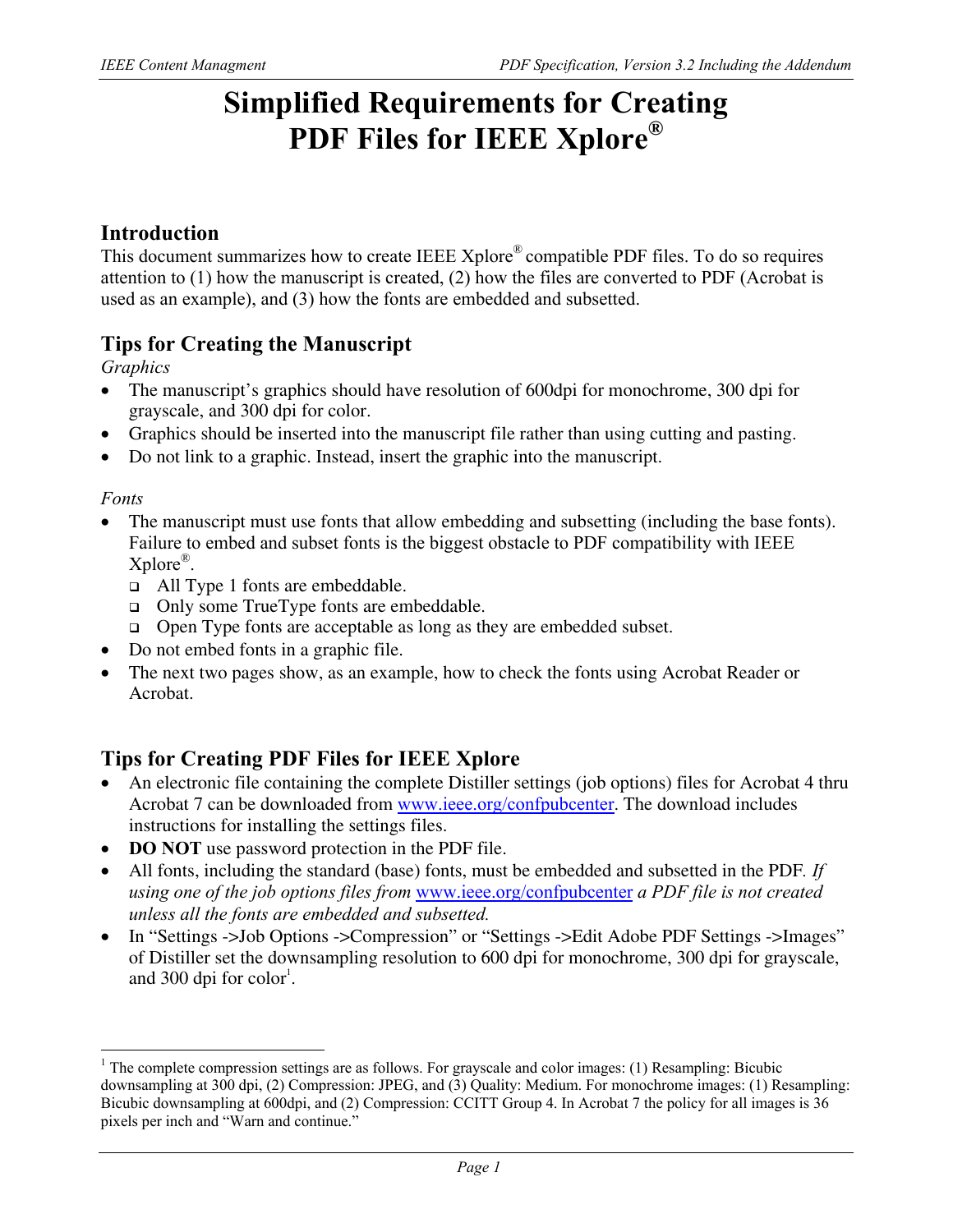## **How to Check the Fonts**

Adobe Acrobat users can check for font embedding and subsetting by following the steps below. Failure to embed and subset fonts is the biggest obstacle to PDF compatibility with IEEE Xplore<sup>®</sup>.

## **Using Acrobat or the Acrobat Reader for Acrobat 4 and 5<sup>2</sup>**

Follow the steps below with either Acrobat or the Acrobat Reader to check if all the fonts are successfully embedded and subsetted.

- 1. (*Skip this step if using the Acrobat Reader)* Under the View menu, be sure that "Use local fonts" is not checked.
- 2. On the Print panel, check "Print to file". This will cause Acrobat to try to assign fonts to all the fonts in the document.
- 3. Print the file.

 $\overline{a}$ 

- 4. Go to Document Properties > Fonts
- 5. Click on the "List all fonts" button
- 6. *(Note: Each column in the screen shots below is numbered. The numbers aid in understanding the following description.)* In the Font Info panel, column one gives the original font name. Column two gives the font type (i.e., Type 1 or TrueType). Column three is not relevant to this check. In column four ("Used Font"), it should say "Embedded Subset". Column five ("Type") must match column two.

|                                                  |                                          |                                                        | Sample Screen: Fonts are OK                                                            |                                          |                 |
|--------------------------------------------------|------------------------------------------|--------------------------------------------------------|----------------------------------------------------------------------------------------|------------------------------------------|-----------------|
| <b>Font Info</b>                                 |                                          |                                                        |                                                                                        |                                          | $\vert x \vert$ |
| Fonts In: example.pdf                            |                                          |                                                        |                                                                                        |                                          |                 |
| Original Font (1)                                | Type $(2)$                               |                                                        | Encoding (3) Used Font (4)                                                             | Type $\circledS$                         |                 |
| ArialBlack<br>Helvetica<br>Tahoma<br>Times-Roman | TrueType<br>Type 1<br>TrueType<br>Type 1 | Windows<br>Windows<br><b>Windows</b><br><b>Windows</b> | <b>Embedded Subset</b><br>Embedded Subset<br><b>Embedded Subset</b><br>Embedded Subset | TrueType<br>Type 1<br>TrueType<br>Type 1 |                 |
| List All Fonts                                   |                                          | <b>OK</b>                                              |                                                                                        |                                          |                 |

### *Sample Screen: Fonts are NOT OK*

|                            | Font Info                                           |                                          |                                             |                                                                | $\mathbf{x}$                         |                                          |         |  |
|----------------------------|-----------------------------------------------------|------------------------------------------|---------------------------------------------|----------------------------------------------------------------|--------------------------------------|------------------------------------------|---------|--|
|                            | Fonts In: example.pdf<br>Original Font (1)          | Type $\oslash$                           |                                             | Encoding $\circled{3}$ Used Font $\circled{4}$                 | Type $\circledS$                     | Fonts are                                | Reason: |  |
| Fonts are<br><b>NOT OK</b> | ArialBlack<br>Helvetica<br>Tahoma                   | TrueType<br>Type 1<br>TrueType           | <b>Windows</b><br><b>Windows</b><br>Windows | Embedded<br>Embedded<br>Embedded                               | TrueType<br>Type 1<br>TrueType       | embedded but<br>not subsetted.           |         |  |
|                            | Times-Roman.                                        | Type 1                                   | <b>Windows</b>                              | Embedded                                                       | Type 1                               |                                          |         |  |
| Fonts are<br><b>NOT OK</b> | ArialBlack <br>IHelvetica.<br>Tahoma<br>Times-Roman | TrueType<br>Type 1<br>TrueType<br>Type 1 | Windows<br>Windows<br>Windows<br>Windows    | Adobe Sans MM<br>ArialMT<br>Adobe Sans MM<br>TimesNewRomanPSMT | Type 1<br>Type 1<br>Type 1<br>Type 1 | Reason:<br>Fonts are not<br>embedded and |         |  |
|                            | List All Fonts                                      |                                          | <b>OK</b>                                   |                                                                |                                      | subsetted.                               |         |  |

<sup>2</sup> The free Acrobat Reader is available at  $\underline{www.addobe.com/products/acrobat/readstep2.html}$ .